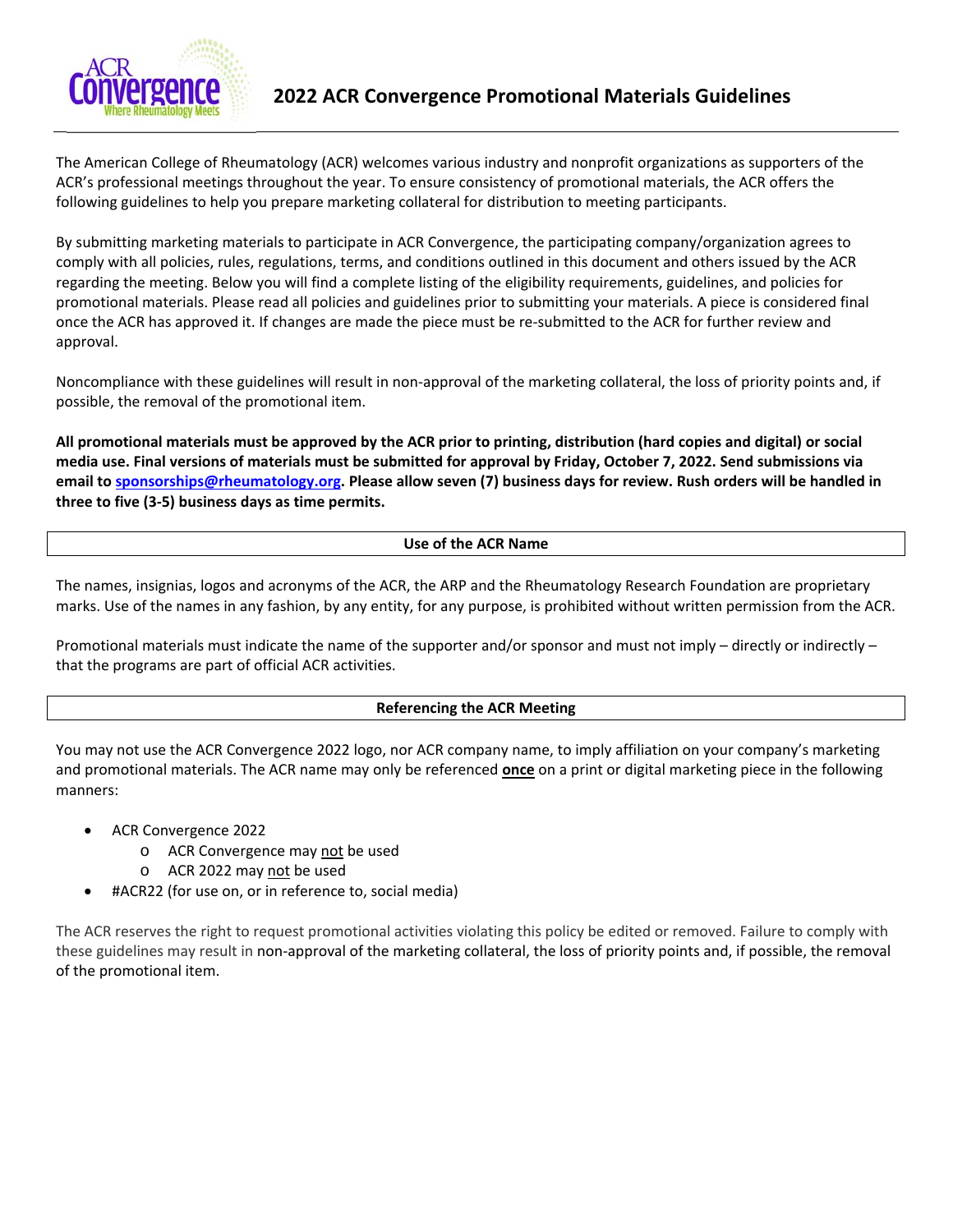

#### **General Guidelines**

Promotional materials include, but are not limited to:

- 
- 
- 
- Flyers Invitations Advertisements Social Media Posts
- Brochures Envelopes Websites Press Releases\*
- 
- 
- Mailings Giveaways Email blasts
	-

The following guidelines apply to all promotional materials produced and distributed for ACR Convergence 2022:

 *\*Press releases are also subject to the guidelines outlined in the Press Registration Policies and Procedures.* 

- Promotional materials must reflect the professional tone of ACR Convergence.
- The ACR name may not be referenced on external portions of the mailer *(e.g., not on the envelope, on the address side of a postcard, or in the subject line of an email).*
- Except for the third‐party and Industry‐Supported Session disclaimer language below, the ACR name **may not** appear on any document, marketing piece, email or within any social media post that also refers to a product name.
- The ACR/ACR Convergence names can only be used one (1) time in a promotional piece.
- The mention of a free or complimentary gift is strictly prohibited in all promotional and marketing materials, including marketing materials on your company profile page within the ACR Convergence platform, on social media and in your exhibit booth.
- The ACR name and/or ACR Convergence name may not be referenced in reports, summaries, questionnaires produced before, during or after the meeting.
- The ACR name and/or ACR Convergence name may not be used as part of URLs\* produced before, during or after the meeting.
	- $\circ$  \*The ACR will provide URLs, if needed, for access to content and industry supported sessions that are digital/virtual. This URL can then be used as part of marketing efforts.
	- o Companies can create their own URLs, but they cannot include the ACR or ACR Convergence names as part of the created URL.
- Any reference to abstracts presented at the meeting must abide by the ACR's Abstract Embargo Policy.

# **Below are additional guidelines for marketing materials the ACR commonly reviews for approval. Please review these guidelines carefully to ensure your pieces are in alignment with ACR approval standards.**

# **Guidelines for Printed Marketing Materials**

Printed marketing materials cannot include the following:

- ACR/ARP or ACR Convergence logos
- The materials cannot assume or mimic any of the ACR Convergence color schemes
- The ACR or ACR Convergence names may be used only once.

# **Guidelines for Digital Marketing Materials**

Marketing materials distributed digitally **cannot** include the following:

- Registration for ACR Convergence this includes links to the ACR Convergence registration page, QR codes, or language that suggests registration is available via the company's digital marketing piece.
	- o Acceptable language includes "must be registered for the meeting to access this session/event" or some version of this. Approval from the ACR is required.
- ACR/ARP or ACR Convergence logos
- The materials cannot assume or mimic any of the ACR Convergence color schemes.
- The ACR/ARP or ACR Convergence name should not be included in e‐mail subject lines.
- The ACR or ACR Convergence names may be used only once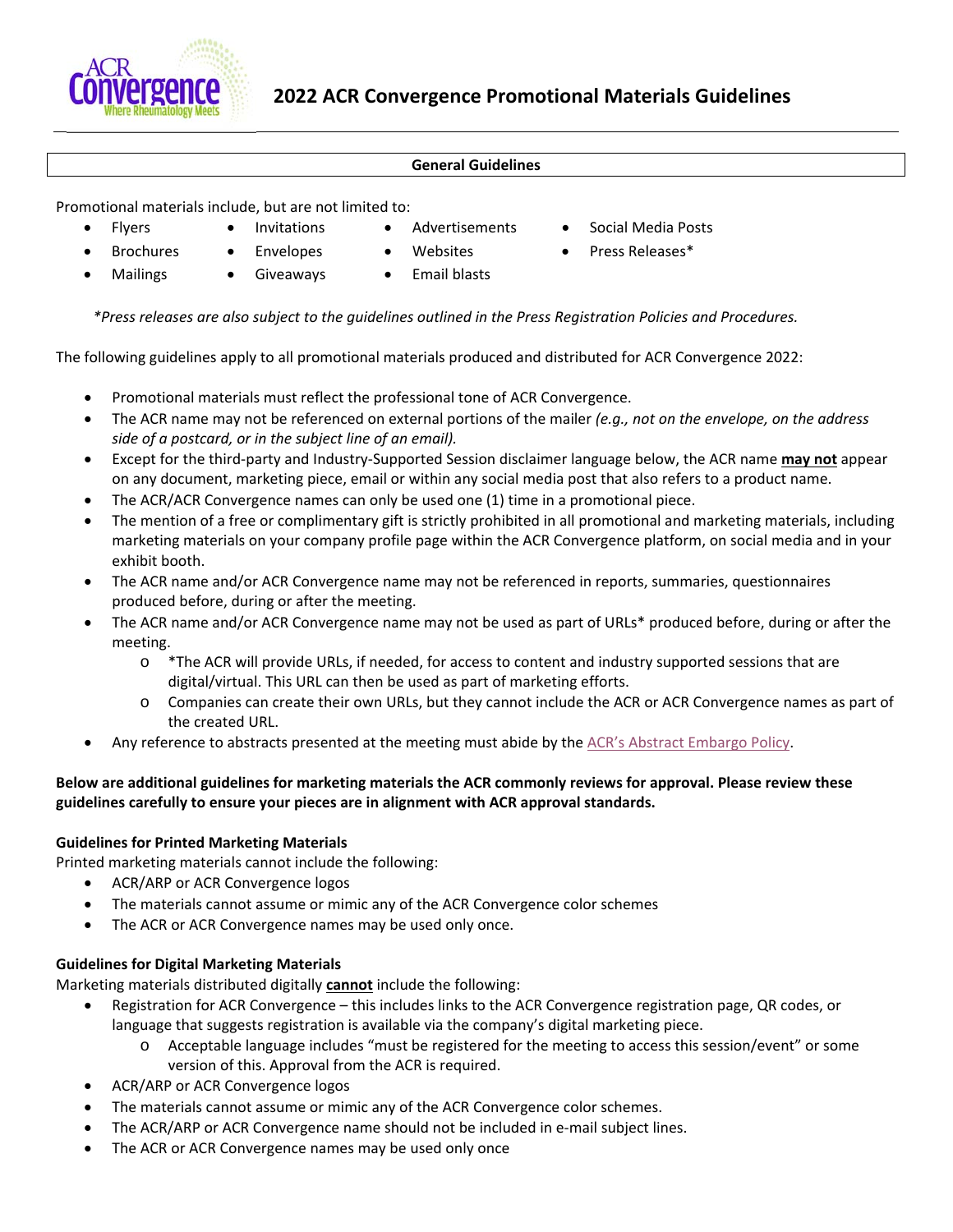

## **Guidelines for Social Media and Websites**

- Companies cannot create new graphics using ACR/ARP or ACR convergence name, logos, or color schemes.
- Reposting or sharing content from ACR social media platforms is allowed.
- Websites and microsites cannot include registration for ACR Convergence. This includes links to the ACR Convergence registration page, QR codes, or language that suggests registration is available via the company's website or microsite.
- Use of the ACR/ARP Convergence logos are prohibited without written consent from the ACR. If the ACR discovers use of the logo without written consent, the company in violation will be contacted immediately, via social media or email, to remove the logo and modify and/or remove the social post.
- The official hashtag for the annual meeting is #ACR22. Companies can use the hashtag, or they can spell out ACR Convergence 2022.
- Where possible, the ACR should be tagged in a social post.
- The ACR name cannot be used in any URLs and sponsors cannot provide a link to ACR websites, including conference registration. Companies can use ACR‐provided URLs that link to virtual industry‐supported sessions or innovation theaters.
- Social posts sponsors should **not** imply that the ACR is officially endorsing a particular product, service, or program.
- The ACR/ACR Convergence names cannot be included in posts that have branded product content.
- Social media content should be submitted to the ACR for review and approval. Changes to previously approved social media content must be resubmitted for a new approval.

#### **Guidelines for Third‐Party Event Promotional Materials**

The following guideline, in addition to those listed under general, printed, digital and social media guidelines, apply to all materials for third‐party events. Third‐party events include industry‐supported sessions, innovation theaters and affiliate events. The following disclaimer must be included on the front of each piece (print and digital):

## *"This is not an official function/event of the American College of Rheumatology"*

## **Guidelines for Industry‐Supported Session Promotional Materials**

The following guidelines, in addition to those listed under the general, printed, digital and social media guidelines, apply to all materials promoting Industry‐Supported Sessions (e.g. this includes mini‐sessions and lightning talks). The following disclaimer must be included on the marketing piece(s):

CME‐accredited programs ‐ *Educational grant support for this session is provided by [name of supporting organization] and sponsored by [name of sponsoring organization]. This is not an official program of the American College of Rheumatology.* 

Non‐CME programs ‐ *This program is developed and offered by [name of supporting organization]. This is not an official program of the American College of Rheumatology.*

In addition to the disclaimer above, the following language may also be included. On mailers, this reference cannot appear on external portions of the mailer (e.g., on the envelope or on the address side of a postcard):

*This session will be conducted (before/during/at the conclusion of) ACR Convergence 2022.*